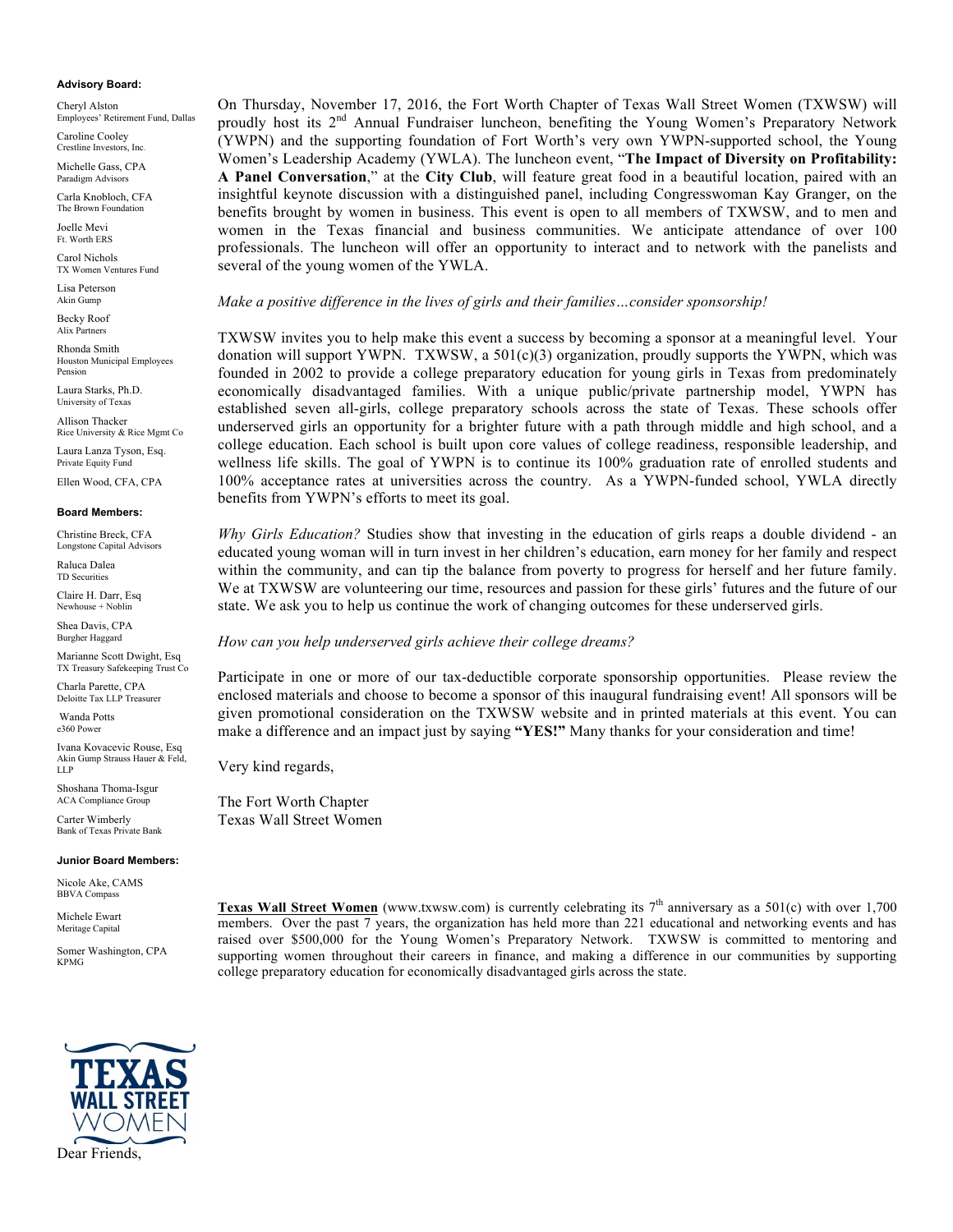

# **The Impact of Diversity on Profitability: A Panel Conversation**

November 17<sup>th</sup>, 2016 | 11:30am-1:00pm

# **City Club in Fort Worth, Texas**

## **Sponsorship Levels**

## **Chancellor Sponsorship \$10,000**

Eight (8) tickets to the Luncheon and the Keynote will sit at your reserved table Prime placement of logos and/or name on website, all printed event materials, and social media Recognition at the event Signage with exclusively Chancellor Sponsors *Tax letter sent post event*

## **Dean Sponsorship \$5,000**

Five (5) tickets to the Luncheon with reserved seating at a prime table Key placement of logos and/or name on website, all printed event materials, and social media Recognition at the Event Take-away promotion for attendees and guests Signage with exclusively Dean Sponsors *Tax letter sent post event*

## **Professor Sponsorship \$2,500**

Four (4) tickets to the Luncheon with reserved seating Appearance of logos and/or name on website, all printed event materials, and social media Signage with exclusively Professor Sponsors *Tax letter sent post event*

## **Graduate Sponsorship \$1,000**

Two (2) tickets to the Luncheon with reserved seating Appearance of logos and/or name on website, all printed event materials, and social media Signage at event "thanking" Graduate Sponsors *Tax letter sent post event*

## **Academic Sponsorship \$500**

Appearance of logos and/or name on website, all printed event materials, and social media Signage at event "thanking" Academic Sponsors Tax letter sent post event